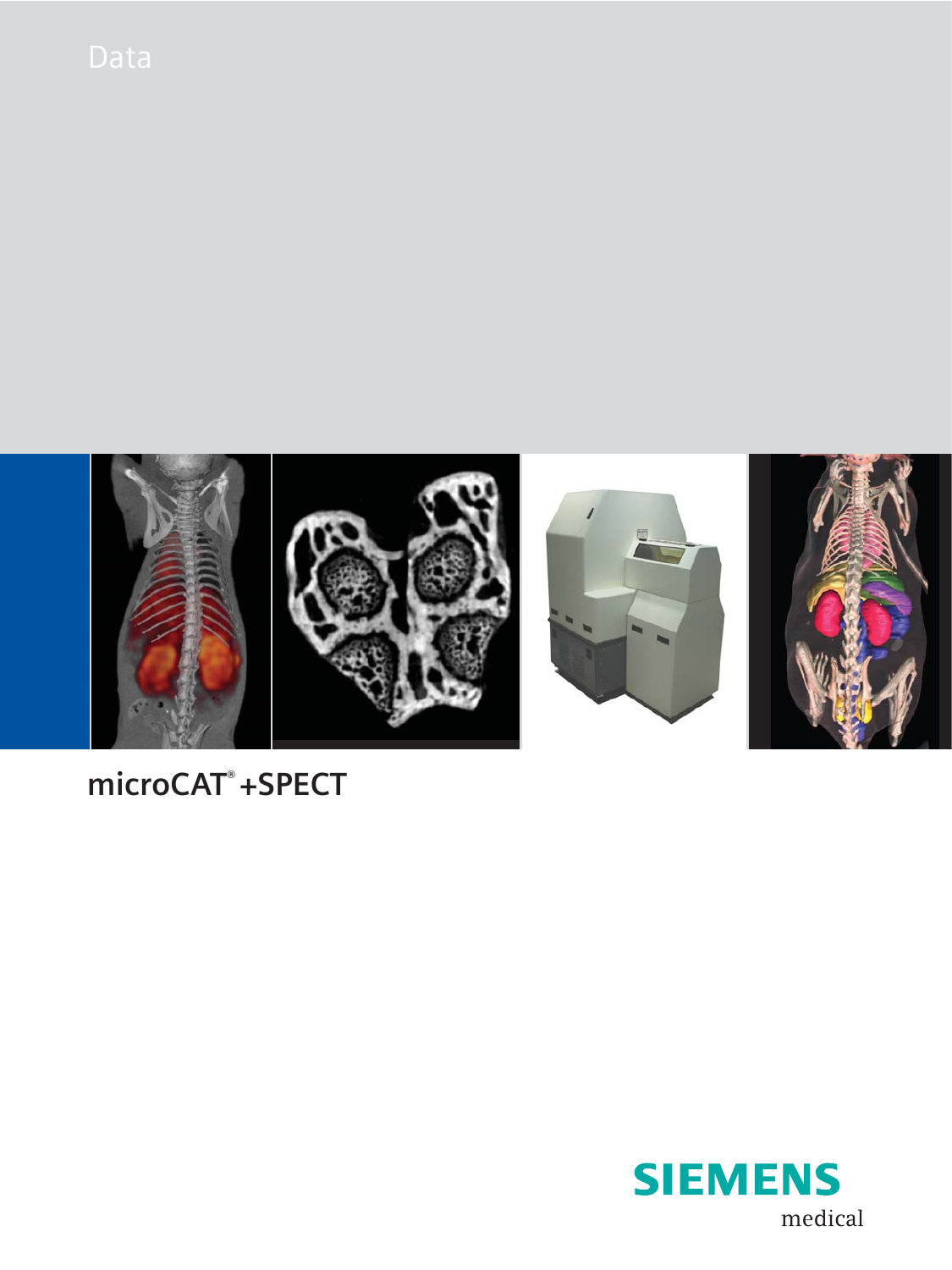# **microCAT at a Glance**

Designed to meet the throughput, resolution and image quality requirements of academic and pharmaceutical research, the Siemens microCAT® sets the standard for *in vivo* preclinical micro computed tomography. With a range of x-ray source and detector configurations available, the ability to adjust the scanner magnification between scans, and a suite of image reconstruction and data analysis tools, the microCAT is the most versatile instrument in its class.

#### **Key Features**

- Industry leading combination of resolution and Field of View (FOV)
- Unique capability to adjust x-ray source and detector positions for user-selected resolution and Field of View
- Superior image quality due to low-noise CCD detectors
- Multiple options for high speed image reconstruction
	- Dedicated Real Time Reconstruction
	- Linux Cluster Hardware/Software Solution
	- Linux Cluster Software-only Solution (for customers with existing clusters)
- Compatibility with microPET® scanners
- Optional SPECT detector for integrated SPECT/CT
- Dedicated preclinical service and applications support team

#### **Gantry**

The microCAT gantry is a fully shielded enclosure with redundant safety interlocks in compliance with US FDA standard 21 CFR 1020.40. The gantry is divided into three major components. The upper imaging compartment houses the animal bed, x-ray source and detector and all moving components. The lower compartment houses all support electronics. The detachable front bore shield provides easy access to the animal under test while providing complete radiation shielding to the operator. The gantry rests on retractable vibration isolation pads, which may be raised to allow the gantry to roll between laboratories on its heavy-duty castors. The gantry is sized to fit through standard laboratory doors when the front shield is detached.

## **X-ray Source**

*Standard Source:* The standard source is a 40W, tungsten anode, 35-80 kVp source with <50-micron focal spot. This source provides a high x-ray flux for high speed scanning and a large cone angle for high magnification studies. The maximum achievable resolution with this x-ray source and the standard detector is 27 microns. Typical scan times are less than 5 minutes.

*Optional Variable-focus Source:* For ultra-high resolution studies, an optional x-ray source is available which can operate in microfocus mode (<6 micron focal spot) providing a maximum resolution of 15 microns (10% MTF) with both detector options. The same source can operate with a larger focal spot at up to 65W for high speed studies.

#### **X-ray Detector**

*Standard Detector:* The standard x-ray detector has 2048 x 3096 pixels and is designed for high-speed, low-noise, whole-mouse imaging. The detector may be configured for a Field of View as large as 8 cm x 5.4 cm. The raw data is 12 bits deep and the detector dynamic range is 69 dB with 1 x 1 binning and 72 dB with 2 x 2 and 4 x 4 binning. The maximum achievable resolution with this detector and the standard x-ray source is 27 microns. With the optional micro-focus x-ray source, the maximum resolution is 15 microns.

*Large Area Detector:* For larger animals, an optional detector is available with 4096 x 4096 pixels, providing a maximum Field of View of 11 cm x 11 cm. With this detector, the Field of View is software selectable through the graphical user interface, permitting the operator to crop each data set to match the geometry of the subject. This detector also has a superior signal to noise ratio with 14-bit readout and dynamic ranges of 67 dB with 1  $\times$  1 binning, 79 dB with 2  $\times$  2 binning and 84 dB with 4 x 4 binning. The maximum achievable resolution with this detector and the standard x-ray source is 27 microns. With the optional micro-focus x-ray source the maximum resolution is 15 microns.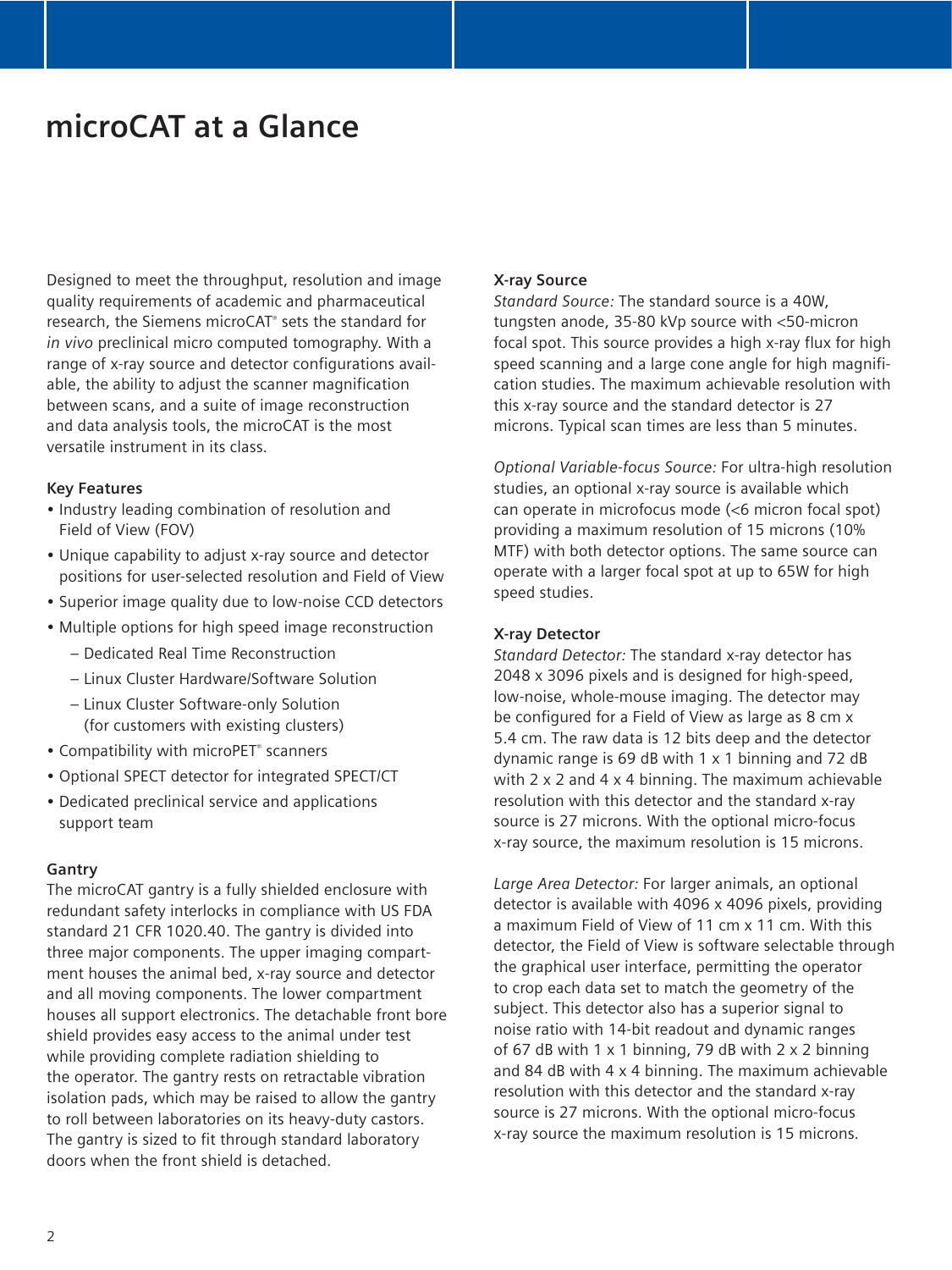| Specifications                                    | microCAT                                                              |
|---------------------------------------------------|-----------------------------------------------------------------------|
| <b>Standard Detector</b>                          |                                                                       |
| Number of detector pixels                         | 3072 x 2048                                                           |
| <b>Typical Operation FOV</b>                      |                                                                       |
| Mouse Configuration                               | 8 cm (axial) x 5.4 cm (transaxial)                                    |
| Rat Configuration                                 | 5.4 cm (axial) x 8 cm (transaxial)                                    |
|                                                   |                                                                       |
| Large Area Detector                               |                                                                       |
| Number of detector pixels                         | 4096 x 4096                                                           |
| <b>Typical Operation FOV</b>                      | 11 cm (axial) x 11 cm (transaxial)                                    |
|                                                   |                                                                       |
| <b>Standard X-ray source</b>                      |                                                                       |
| Maximum power                                     | 40 W                                                                  |
| Focal spot size                                   | $< 50$ microns                                                        |
| Voltage range                                     | 35 - 80 kVp (additional shielding required for operation above 80 kV) |
| Maximum anode current                             | 500 microAmps                                                         |
|                                                   |                                                                       |
| Microfocus X-ray source                           |                                                                       |
| Maximum power                                     | 65 W                                                                  |
| Focal spot size                                   | < 6 microns @ 8W; < 60 microns @ 65W                                  |
| Voltage range                                     | 20 - 130 kVp                                                          |
| Maximum anode current                             | 500 microAmps                                                         |
|                                                   |                                                                       |
| <b>Spatial resolution</b>                         |                                                                       |
| Maximum FOV                                       | 37 microns (10% MTF)                                                  |
| High resolution mode with microfocus x-ray source | 15 microns (10% MTF)                                                  |
|                                                   |                                                                       |
| Minimum scan time                                 |                                                                       |
| 360 step scan                                     | $<$ 6 minutes                                                         |
| 180 step scan                                     | $<$ 3 minutes                                                         |
| Continuous rotation                               | $<$ 1 minute                                                          |
|                                                   |                                                                       |
| Reconstruction                                    |                                                                       |
| Algorithm                                         | Modified Feldkamp algorithm                                           |
| Speed with real time reconstruction               | 512 <sup>3</sup> volume reconstructed during scan time.               |
|                                                   |                                                                       |
| Software                                          |                                                                       |
|                                                   | • Integrated graphical user interface for data acquisition,           |
|                                                   | image reconstruction and data visualization.                          |
|                                                   | • Amira™ 3D visualization and volume modeling package.                |
|                                                   | • 16-bit RAW, BMP and DICOM 3 output formats.                         |
|                                                   |                                                                       |
| Safety                                            |                                                                       |
|                                                   | Fully shielded cabinet with redundant safety interlocks.              |
|                                                   | FDA registered. Complies with standards set by US FDA,                |
|                                                   | Center for Devices and Radiological Health (21 CFR 1020.40).          |
|                                                   |                                                                       |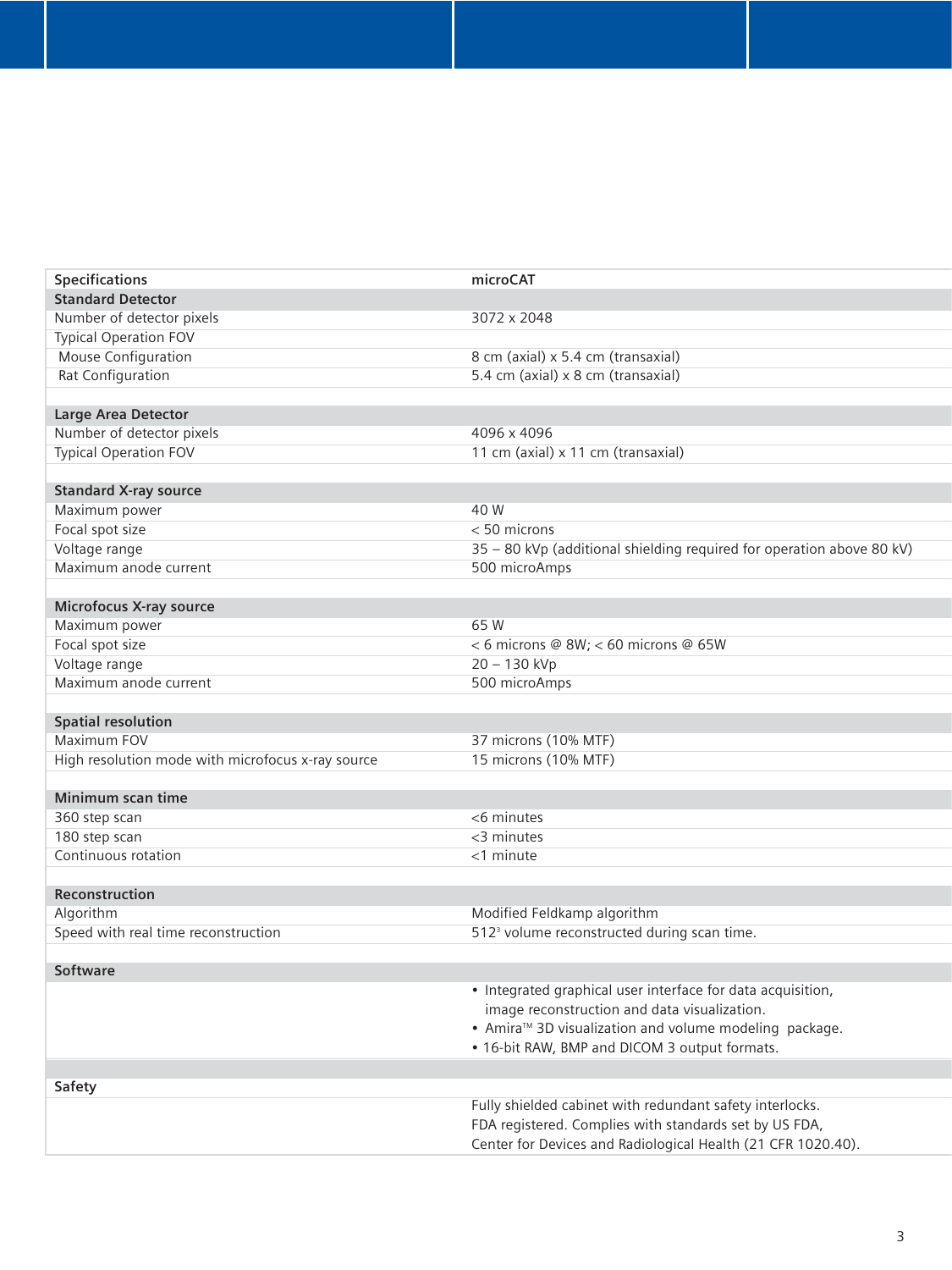# **microCAT Features**

## **Animal Bed**

Three styles of detachable animal beds are available:

- Mouse bed for up to 50 mm diameter animals
- Rat bed for up to 100 mm diameter animals
- Miniature bed for high resolution CT studies of small samples and for high resolution SPECT studies

Each removable animal bed is interchangeable with Siemens microPET beds for easy transport of animals between instruments in dual modality studies. Positron emitting fiducial markers visible in the x-ray CT data set may be incorporated into the beds for easy image registration.

#### **Respiratory Gating**

The microCAT is configured to accept respiratory gating signals from Biopac™ and BioTRIG™ physiological monitoring systems.

#### **Precision Motion Systems**

High-resolution images require high-precision moving components. Only the highest quality motion systems are employed in Siemens preclinical scanners.

### **microSPECT**

All microCAT systems can be configured with or upgraded to include a state-of-the-art SPECT imaging system for anatomic and functional data acquisition on a single platform.

#### **Applications**



*Segmentation tools provide accurate quantification of anatomic data.*

*Newly available preclinical microCAT contrast agents provide previously unattainable soft tissue and vascular image contrast. Image courtesy of Oak Ridge National Laboratory.*

*All microCAT systems can be configured with optional high resolution SPECT detector heads for multi-modality studies. Image courtesy of the University of Tennessee Graduate School of Medicine, Knoxville, TN.*

*With the optional variable focus x-ray source, images down to 15 micron resolution can be acquired in vivo.*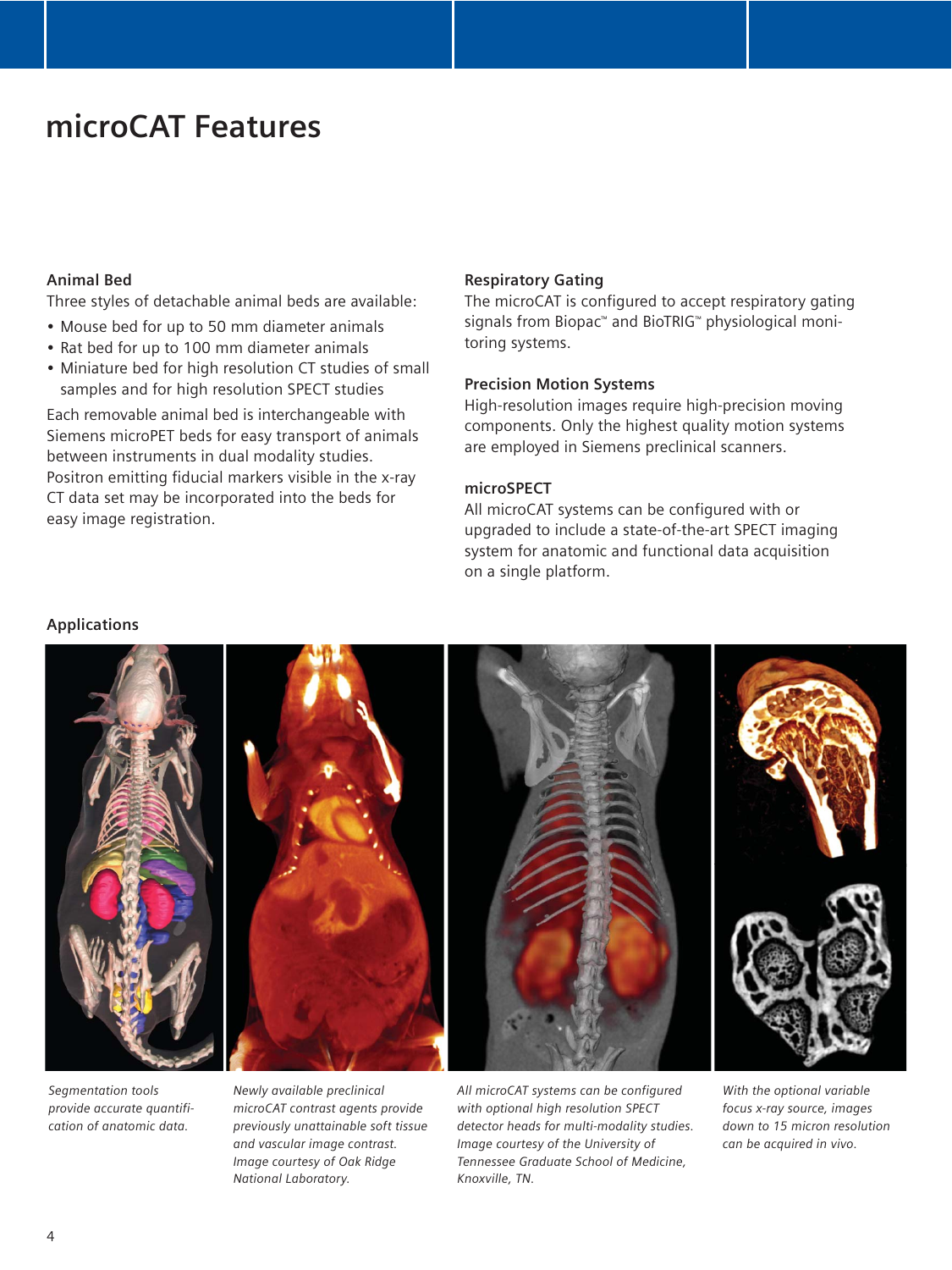| <b>Specifications</b>                                                             | microCAT                                     |
|-----------------------------------------------------------------------------------|----------------------------------------------|
| Unit weight                                                                       | Approximately 1800 lbs (820 kg)              |
| Unit height                                                                       | 70 in (1780 mm)                              |
| Unit width                                                                        | 49 in (1245 mm)                              |
| Unit depth (without front shield)                                                 | 33 in (840 mm)                               |
| Unit depth (with front shield)                                                    | 55 in (1395 mm)                              |
|                                                                                   |                                              |
| <b>Temperature and Humidity</b>                                                   |                                              |
| Operating room temperature                                                        | $45^{\circ} - 75^{\circ}$ F (7 – 24 C)       |
| Operating humidity:                                                               | 30 - 70% non-condensing                      |
| Note: The maximum power consumption of the microCAT system is 2 kW (6800 BTU/hr). |                                              |
| <b>Electrical Requirements</b>                                                    |                                              |
| microCAT and computer                                                             | 110V/20A isolated outlet                     |
|                                                                                   | (20A outlet required)                        |
|                                                                                   | 240V/10A (Europe)                            |
| Note: Appropriate power connection will be provided for destination country.      |                                              |
| <b>Magnetic Field</b>                                                             |                                              |
| Magnetic field strength must be less than 10 Gauss.                               |                                              |
|                                                                                   |                                              |
| <b>Radiation Safety</b>                                                           |                                              |
|                                                                                   | The microCAT is a cabinet x-ray system. The  |
|                                                                                   | scanner is FDA registered and compliant with |
|                                                                                   | title 21 of the Code of Federal Regulations, |
|                                                                                   | Part 1020.40 (21 CFR 1020.40).               |
|                                                                                   |                                              |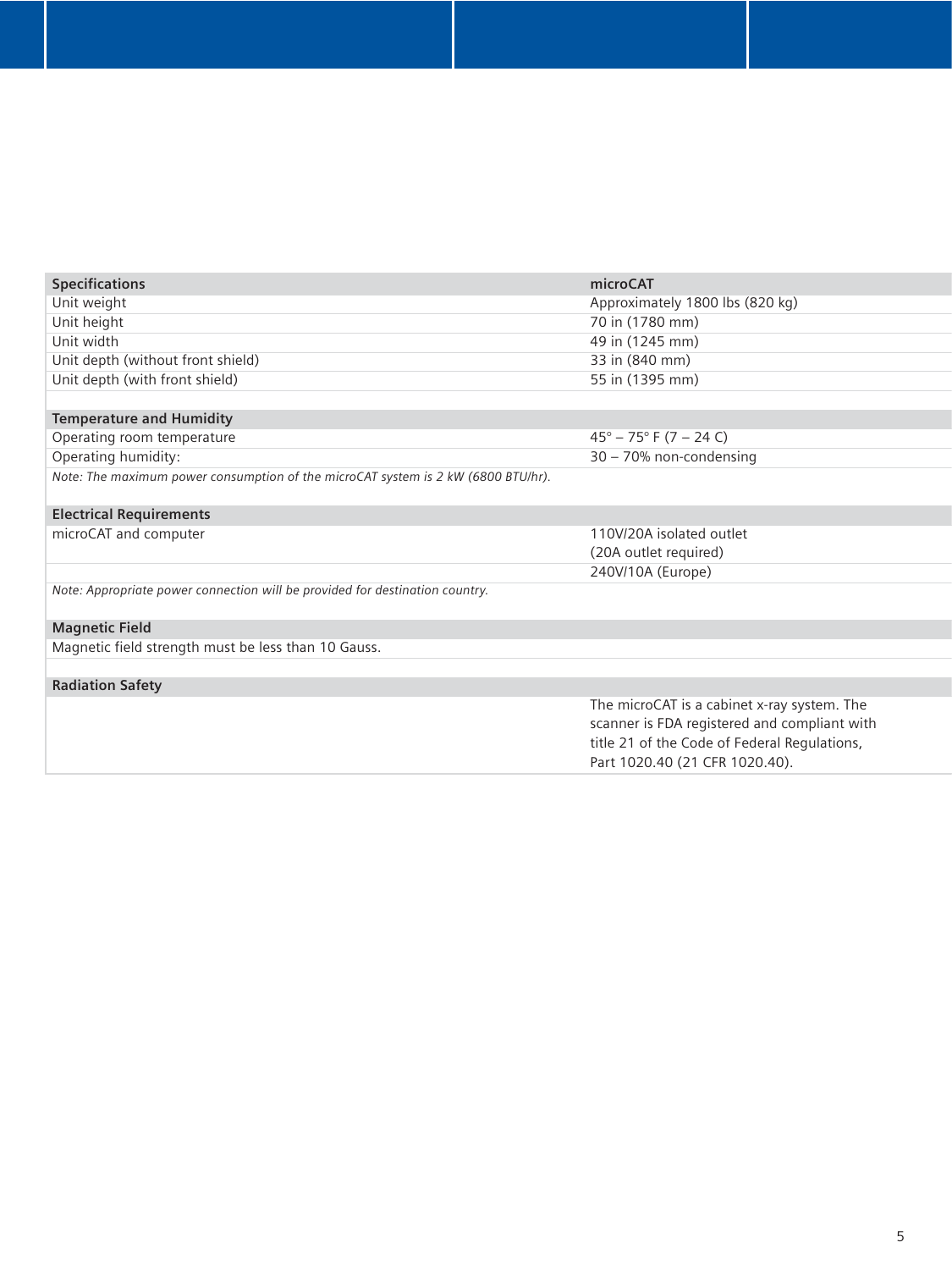# **microCAT +SPECT at a Glance**

Siemens microCAT +SPECT generates high resolution, fully registered SPECT/CT data sets. With the largest commercially available pixilated detector heads, an extensive set of collimators, multiple energy windows, and independently adjustable detector head positions, the microCAT +SPECT sets the standard for preclinical multimodality imaging.



### **Key Features**

- Largest commercially available pixilated detector heads – 150 mm x 150 mm
- Large detector heads permit greater pinhole magnification, improving sensitivity while maintaining large Field of View
- Small pixels provide high resolution, even at low magnification and with parallel-hole collimators
	- +SPECT data acquisition system is fully integrated into the microCAT hardware and software
	- microCAT beds are compatible with microPET scanners for easy dual and triple modality studies
	- microCAT +SPECT data sets are fully compatible with the microPET ASIPro software package

# **Detector Heads**

- 150 mm x 150 mm active area
- Array of position sensitive photomultiplier tubes and pixilated NaI(Tl)
- 2.0 mm x 2.0 mm x 10 mm crystals
- 2.2 mm crystal spacing
- 4,600 pixels per detector head

# **Collimators**

- Parallel hole (1.2 mm and 2 mm aperture)
- Pinhole (0.5 mm, 1 mm, 2 mm, and 3 mm inserts)
- Multi-pinhole collimation will be introduced in early 2006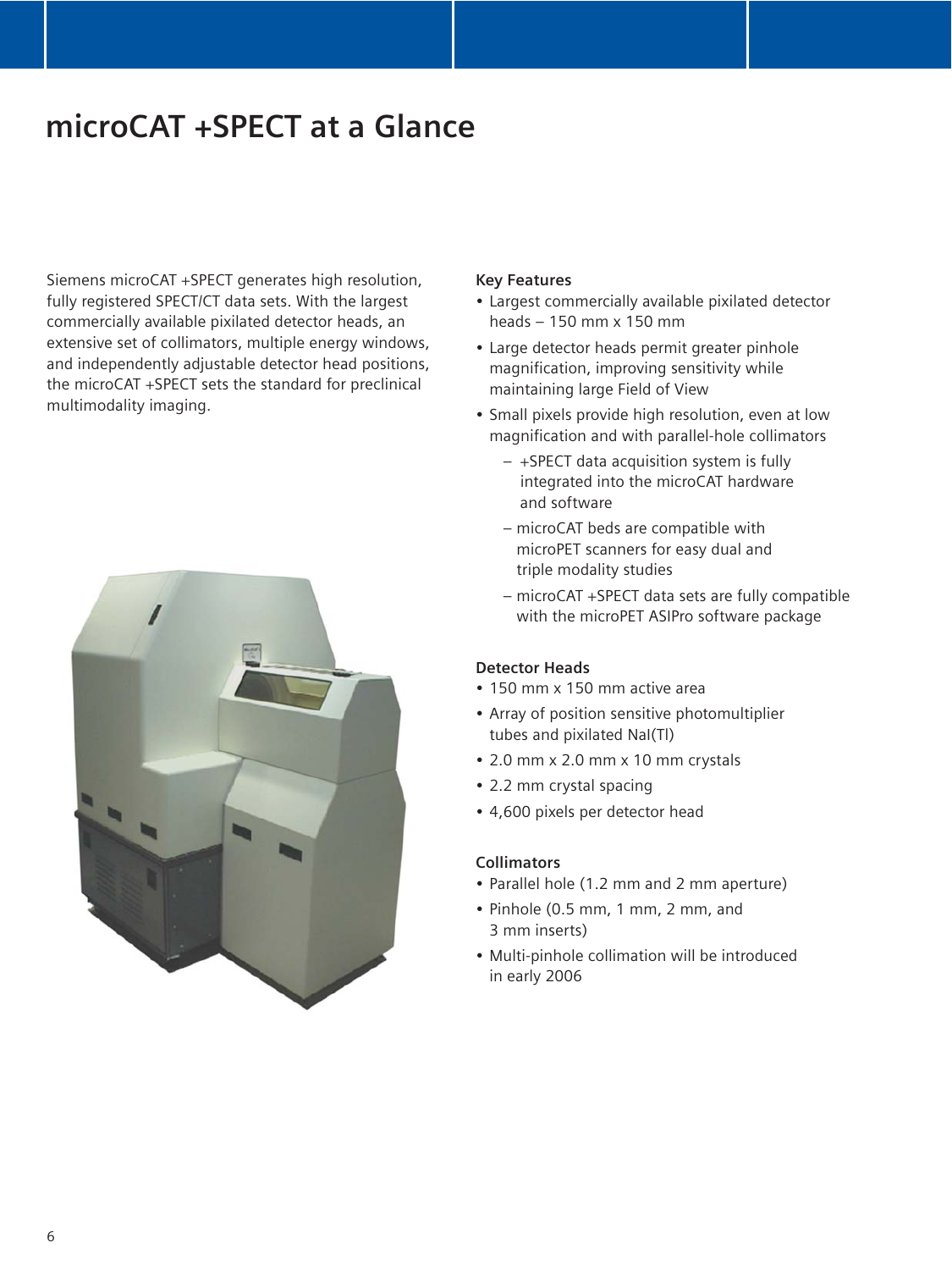

#### Sensitivity vs. Field of View



**Resolution vs. Field of View** 



*Image courtesy of VA Hospital, Columbia, MO.*